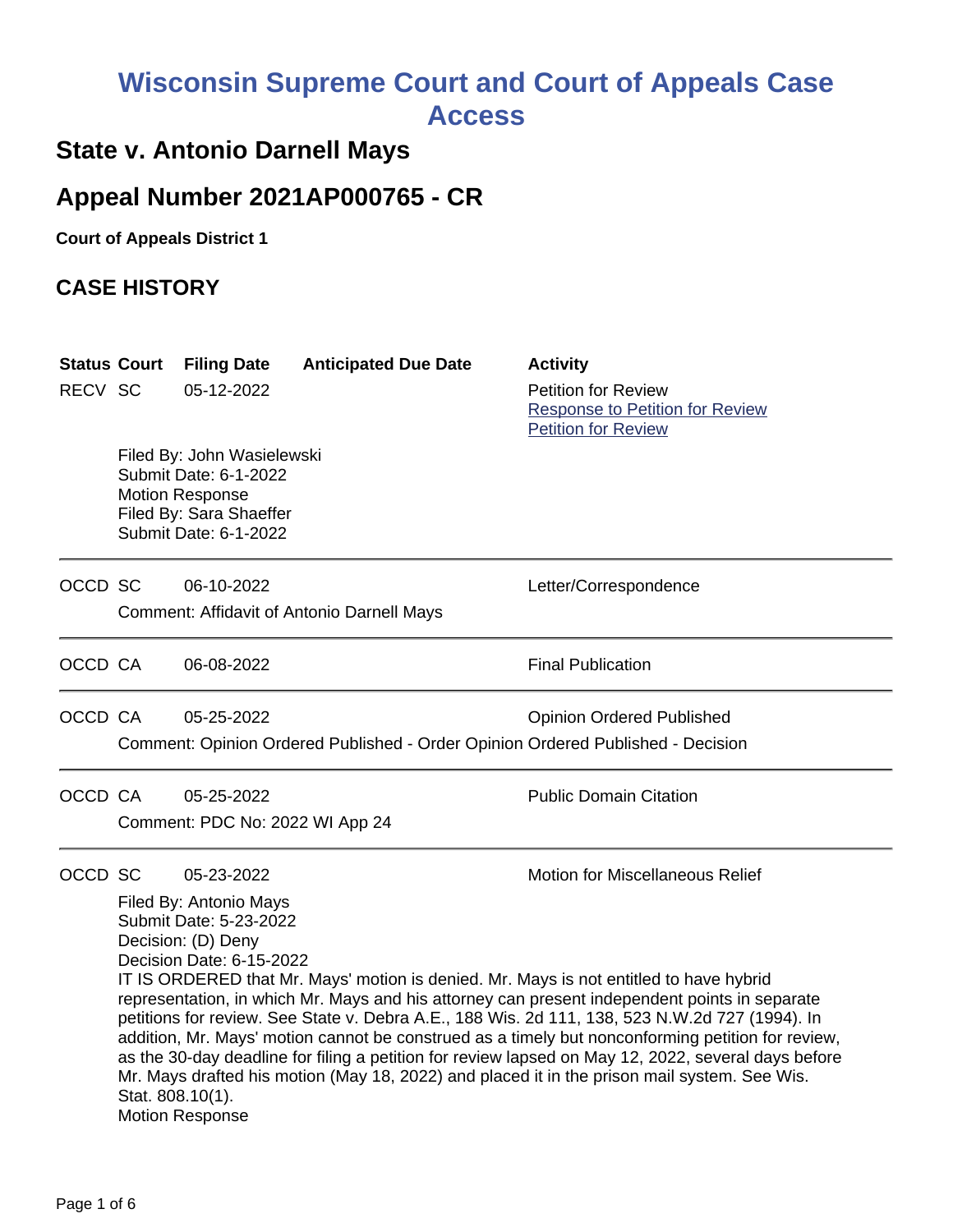|         | Filed By: Antonio Mays<br>Submit Date: 6-10-2022<br>Comment: Motion to accept Pro-Se PRE; affidavit in support filed 6/10/22                                                                                                                                                                                                         |                                                                                                                                                                                                                     |                                                                                                                                  |  |  |  |
|---------|--------------------------------------------------------------------------------------------------------------------------------------------------------------------------------------------------------------------------------------------------------------------------------------------------------------------------------------|---------------------------------------------------------------------------------------------------------------------------------------------------------------------------------------------------------------------|----------------------------------------------------------------------------------------------------------------------------------|--|--|--|
| OCCD SC |                                                                                                                                                                                                                                                                                                                                      | 05-12-2022                                                                                                                                                                                                          | Fee Waived                                                                                                                       |  |  |  |
|         | Comment: SPD filed                                                                                                                                                                                                                                                                                                                   |                                                                                                                                                                                                                     |                                                                                                                                  |  |  |  |
| OCCD CA |                                                                                                                                                                                                                                                                                                                                      | 05-09-2022<br>Comment: Copy request from Mays, response sent same day                                                                                                                                               | Letter/Correspondence                                                                                                            |  |  |  |
| OCCD CA |                                                                                                                                                                                                                                                                                                                                      | 04-12-2022<br>Judge Panel: Brash, Donald, White<br>Opinion: Opinion<br>Decision: Affirmed Pages: 11<br>Written by: Brash, William W.<br>Order Text: Judgment and order affirmed<br>Comment: Opinion dated 4-12-2022 | Opinion/Decision                                                                                                                 |  |  |  |
| OCCD CA |                                                                                                                                                                                                                                                                                                                                      | 01-12-2022                                                                                                                                                                                                          | <b>Submitted on Briefs</b>                                                                                                       |  |  |  |
| OCCD CA |                                                                                                                                                                                                                                                                                                                                      | 10-07-2021                                                                                                                                                                                                          | Record and Briefs Sent to District 1                                                                                             |  |  |  |
| OCCD CA |                                                                                                                                                                                                                                                                                                                                      | 10-06-2021                                                                                                                                                                                                          | <b>Reply Brief</b><br><b>Reply brief of Defendant-Appellant</b>                                                                  |  |  |  |
|         |                                                                                                                                                                                                                                                                                                                                      | Filed By: John Wasielewski                                                                                                                                                                                          |                                                                                                                                  |  |  |  |
| OCCD CA |                                                                                                                                                                                                                                                                                                                                      | 09-22-2021                                                                                                                                                                                                          | Brief of Respondent(s)<br><b>Brief of Plaintiff-Respondent</b>                                                                   |  |  |  |
|         | Filed By: Sara Shaeffer                                                                                                                                                                                                                                                                                                              |                                                                                                                                                                                                                     |                                                                                                                                  |  |  |  |
| OCCD CA | 09-16-2021<br>Motion to Extend Time<br>Filed By: Sara Shaeffer<br>Submit Date: 9-16-2021<br>Decision: (G) Grant<br>Decision Date: 9-17-2021<br>IT IS ORDERED that the deadline for the State to file its brief is extended through October 1, 2021. See<br>WIS. STAT. RULE 809.82(2)(a) (2019-20).<br>See BRS event due on 10-1-2021 |                                                                                                                                                                                                                     |                                                                                                                                  |  |  |  |
| OCCD CA |                                                                                                                                                                                                                                                                                                                                      | 08-30-2021<br>Filed By: Sara Shaeffer<br>Submit Date: 8-30-2021<br>Decision: (G) Grant<br>Decision Date: 8-31-2021<br>See WIS. STAT. RULE 809.82(2)(a) (2019-20).<br>See BRS event due on 9-16-2021                 | Motion to Extend Time<br>IT IS ORDERED that the deadline for the State to file its brief is extended through September 16, 2021. |  |  |  |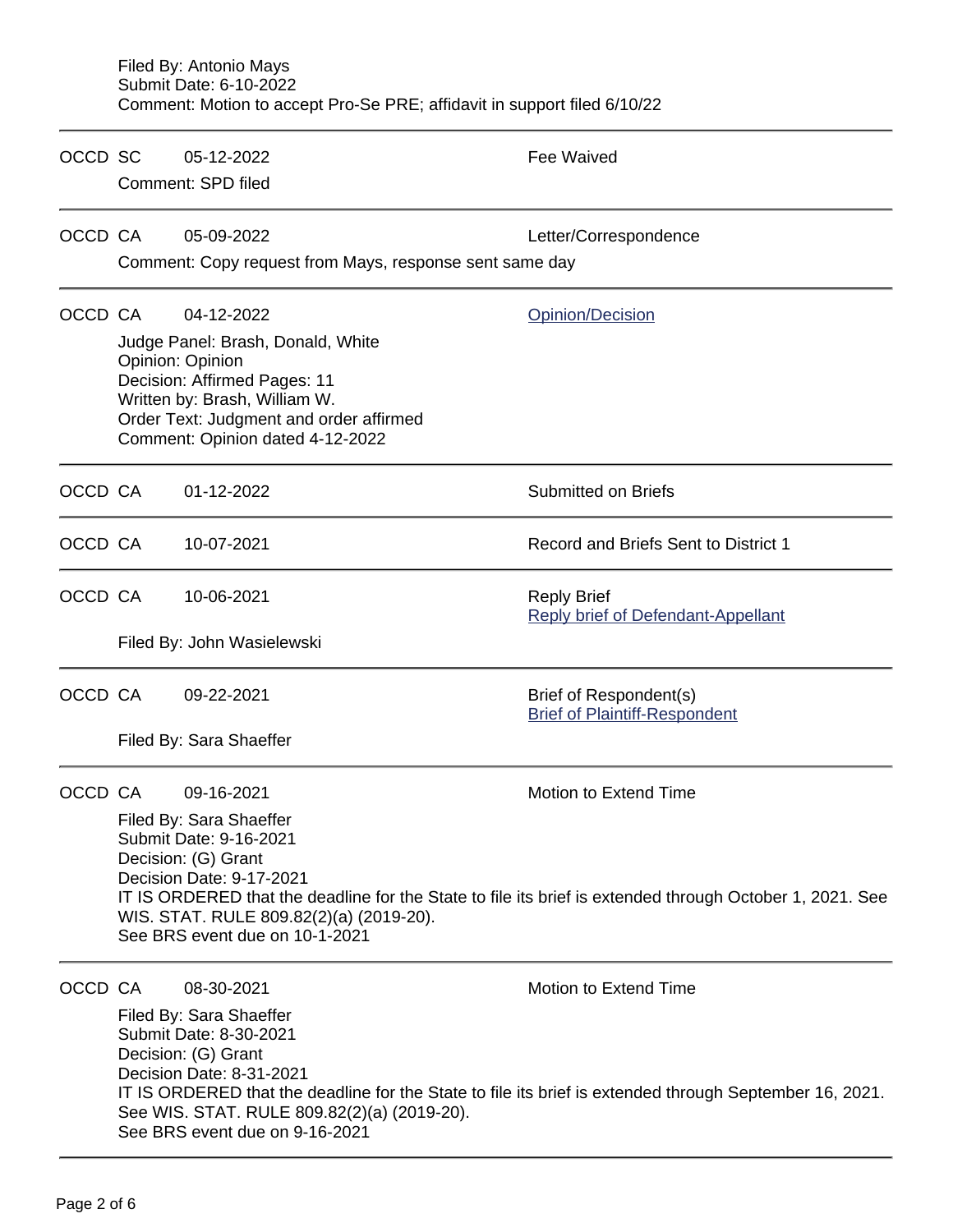### OCCD SC 08-26-2021 Letter/Correspondence

Comment: Mays refers to case, petition for review, request court provide copy of letter to all parties -crossed in mail w/ 8/26/21 SC Order Letter - Mays refers to case, petition for review, request court provide copy of letter to all parties -crossed in mail w/ 8/26/21 SC Order

OCCD SC 08-17-2021 Letter/Correspondence

|         | Comment: State opposes petition, CA still has jurisdiction                                                                                                                                                                                                                                                                                                                                                                  |                                                                                                                                                                                                                                                      |                                                           |  |  |
|---------|-----------------------------------------------------------------------------------------------------------------------------------------------------------------------------------------------------------------------------------------------------------------------------------------------------------------------------------------------------------------------------------------------------------------------------|------------------------------------------------------------------------------------------------------------------------------------------------------------------------------------------------------------------------------------------------------|-----------------------------------------------------------|--|--|
| OCCD SC |                                                                                                                                                                                                                                                                                                                                                                                                                             | 08-06-2021                                                                                                                                                                                                                                           | <b>Petition for Review</b><br><b>Petition for Review</b>  |  |  |
|         | Filed By: Antonio Mays<br>Submit Date: 8-6-2021<br>Decision: (M) Dismiss<br>Decision Date: 8-26-2021<br>IT IS ORDERED the petition for review is dismissed. The subject of a petition for review must be the<br>final decision of the court of appeals. In Interest of A.R., 85 Wis. 2d 444, 270 N.W.2d 581 (1978). The<br>court of appeals has not yet rendered its final decision.<br><b>Comment: Petition for Review</b> |                                                                                                                                                                                                                                                      |                                                           |  |  |
| OCCD CA |                                                                                                                                                                                                                                                                                                                                                                                                                             | 08-02-2021                                                                                                                                                                                                                                           | <b>Motion to Extend Time</b>                              |  |  |
|         | Filed By: Sara Shaeffer<br>Submit Date: 8-2-2021<br>Decision: (G) Grant<br>Decision Date: 8-3-2021<br>IT IS ORDERED that the deadline for the State to file its brief is extended through September 1, 2021.<br>See WIS. STAT. RULE 809.82(2)(a) (2019-20).<br>See BRS event due on 9-1-2021                                                                                                                                |                                                                                                                                                                                                                                                      |                                                           |  |  |
| OCCD CA |                                                                                                                                                                                                                                                                                                                                                                                                                             | 07-09-2021<br>Filed By: Unassigned District 1<br>Submit Date: 7-9-2021<br>Decision: (D) Deny<br>Decision Date: 7-15-2021<br>IT IS ORDERED that the motion is denied.<br>Comment: Supplemental motion filed by DEF-APP to add issues to case, action? | Sua Sponte                                                |  |  |
| OCCD CA |                                                                                                                                                                                                                                                                                                                                                                                                                             | 07-09-2021<br>Comment: DEF-APP's affidavit of sworn statement                                                                                                                                                                                        | Letter/Correspondence                                     |  |  |
| OCCD CA |                                                                                                                                                                                                                                                                                                                                                                                                                             | 07-08-2021<br>Notice of Appearance<br>Comment: Notice of appearance filed by AAG Sara Lynn Shaeffer                                                                                                                                                  |                                                           |  |  |
| OCCD CA |                                                                                                                                                                                                                                                                                                                                                                                                                             | 07-02-2021                                                                                                                                                                                                                                           | Brief & Appx of Appellant(s)<br><b>Brief of Appellant</b> |  |  |
|         | Filed By: John Wasielewski                                                                                                                                                                                                                                                                                                                                                                                                  |                                                                                                                                                                                                                                                      |                                                           |  |  |
| OCCD CA |                                                                                                                                                                                                                                                                                                                                                                                                                             | 05-26-2021<br>Comment: Exhibit 2- Body Cam Video (YANG), Exhibit 3 - 911 Call Disc, Exhibit 96 - CD- Phone                                                                                                                                           | Non-Electronic Record Item                                |  |  |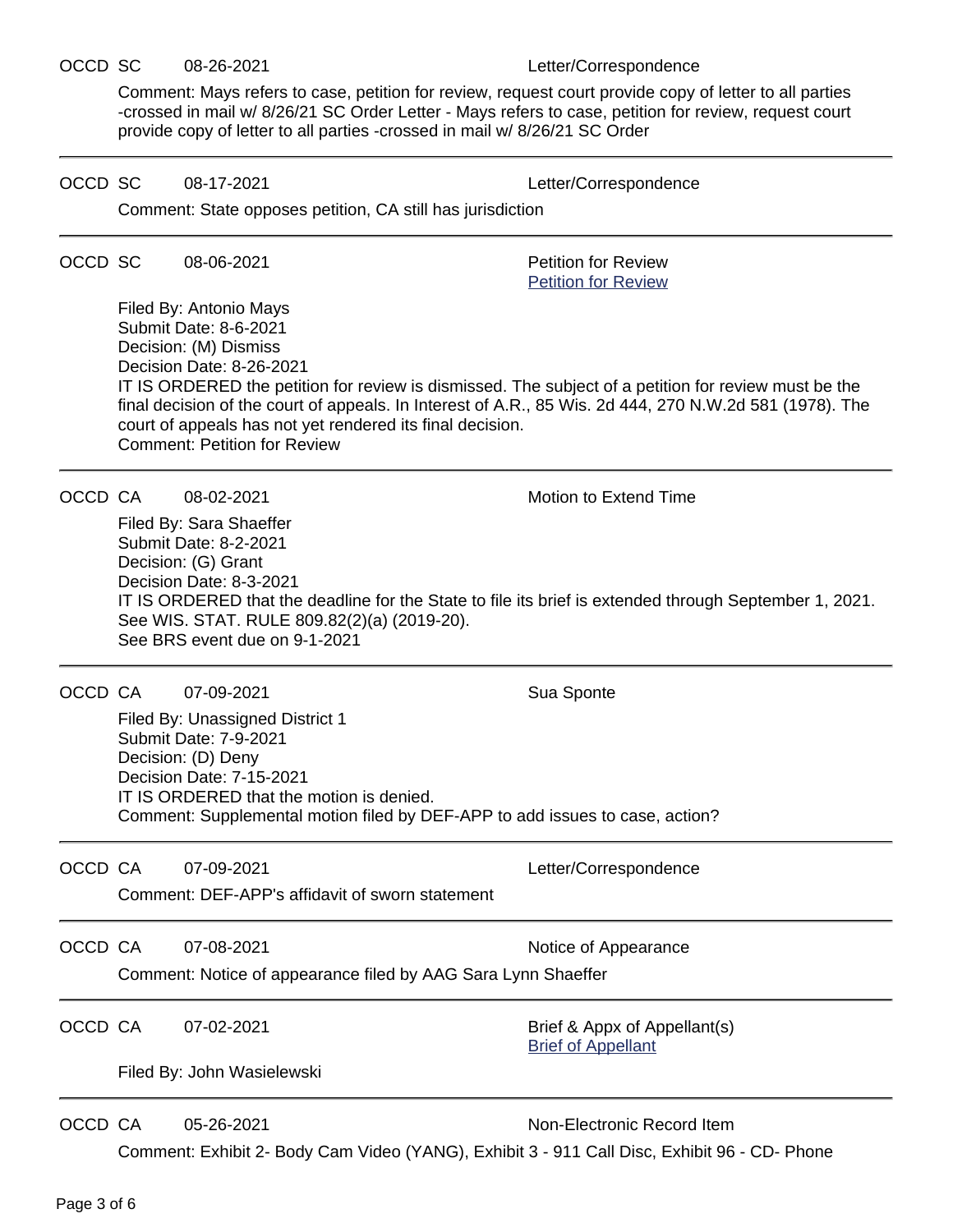records (A.MAYS), Exhibit 116 - Photo-Blue jacket, Exhibit 120- CD- hospital tape, exhibit 131-Disc-Cellphone data, exhibit 138-CD

| OCCD CA |                                                                                                                                                                                                                                                                                                                | 05-26-2021                                                                                          | <b>Sealed Documents</b>                |
|---------|----------------------------------------------------------------------------------------------------------------------------------------------------------------------------------------------------------------------------------------------------------------------------------------------------------------|-----------------------------------------------------------------------------------------------------|----------------------------------------|
| OCCD CA |                                                                                                                                                                                                                                                                                                                | 05-26-2021<br>Comment: 1-4 to 234-1 ELECTRONICALLY FILED                                            | Record                                 |
| OCCD CA |                                                                                                                                                                                                                                                                                                                | 05-03-2021<br>Comment: Copy of Notice of Appeal                                                     | <b>Other Papers</b>                    |
| OCCD CA |                                                                                                                                                                                                                                                                                                                | 05-03-2021<br>Comment: SPD appointed in the circuit court                                           | <b>Fee Waived</b>                      |
| OCCD CA |                                                                                                                                                                                                                                                                                                                | 05-03-2021                                                                                          | Notif. Sent-Filing of NAP & Ct. Record |
| OCCD CA | 05-03-2021<br><b>Statement on Transcript</b><br>Filed By: John Wasielewski<br><b>Status: Prev. Filed</b><br><b>Comment: Statement on Transcript</b>                                                                                                                                                            |                                                                                                     |                                        |
| OCCD CA |                                                                                                                                                                                                                                                                                                                | 05-03-2021<br>Comment: Notice of Appeal & Court Record                                              | Notice of Appeal & Court Record        |
| OCCD CA |                                                                                                                                                                                                                                                                                                                | 05-03-2021                                                                                          | X Transfer                             |
| OCCD CA |                                                                                                                                                                                                                                                                                                                | 04-28-2021<br>Comment: Notice of Appeal filed in circuit court                                      | Notice of Appeal filed in Cir. Ct.     |
| OCCD CA |                                                                                                                                                                                                                                                                                                                | 04-15-2021                                                                                          | <b>Order of Circuit Court</b>          |
| OCCD CA | MXT to file NAP/PCM<br>01-14-2021<br>Filed By: John Wasielewski<br>Submit Date: 1-14-2021<br>Decision: (G) Grant<br>Decision Date: 1-15-2021<br>IT IS ORDERED that the deadline for the circuit court to decide the postconviction motion is extended to<br>May 7, 2021.<br>Comment: MXT to file NAP/PCM (7th) |                                                                                                     |                                        |
| OCCD CA |                                                                                                                                                                                                                                                                                                                | 12-15-2020<br>Filed By: Unassigned District 1<br>Submit Date: 12-16-2020<br>Decision: (N) No Action | Sua Sponte                             |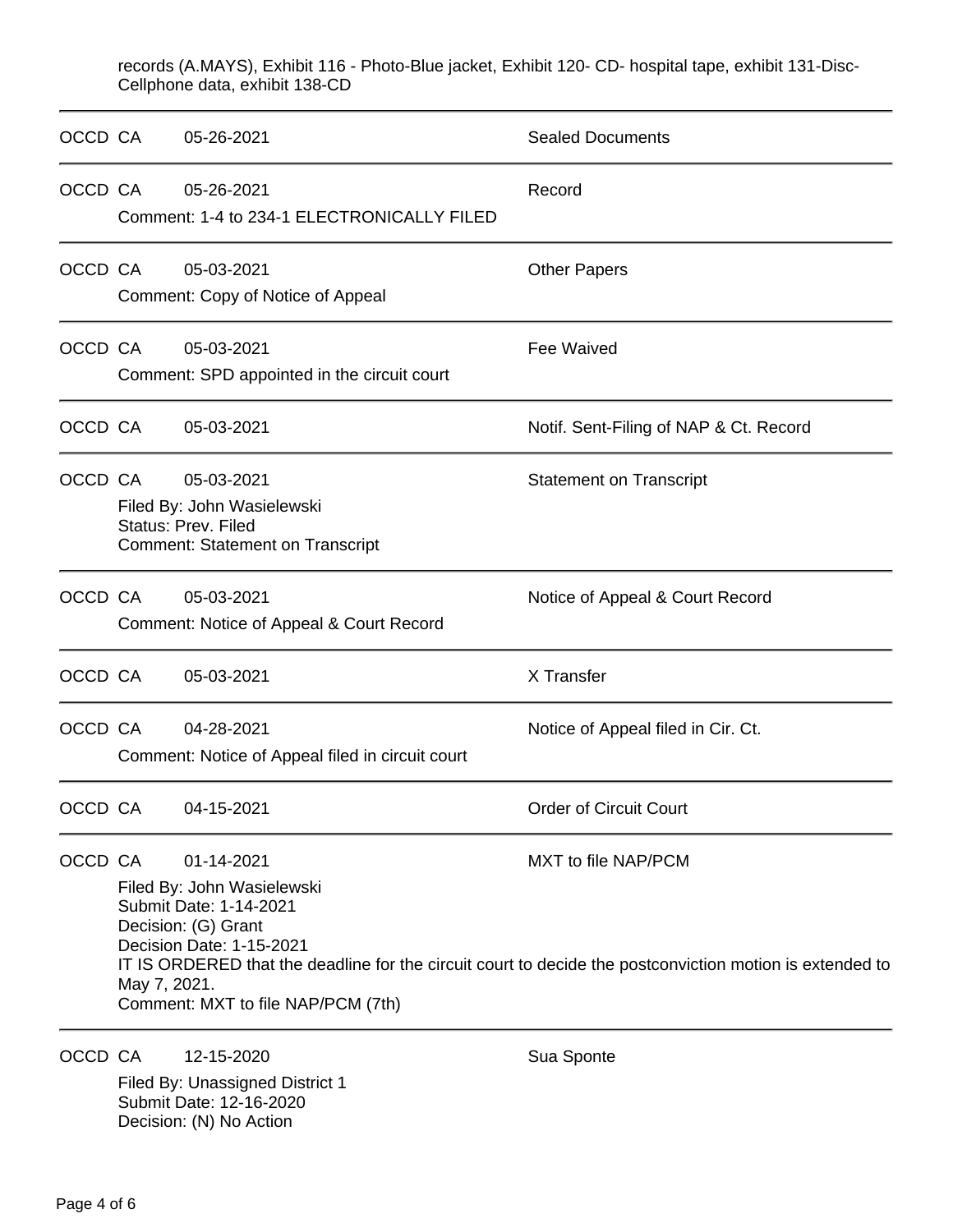#### OCCD CA 12-03-2020 MXT to file NAP/PCM

Filed By: John Wasielewski Submit Date: 12-3-2020 Decision: (G) Grant Decision Date: 12-4-2020 IT IS ORDERED that the deadline for Mays to file a postconviction motion or a notice of appeal is extended through January 15, 2021. See WIS. STAT. RULE 809.82(2)(a) (2017-18). Comment: 6th - MXT to file NAP/PCM

### OCCD CA 12-03-2020 Other Papers

Comment: email from Atty. Wasielewski advising he mailed motion to extend on 11/6/20 Email from Wasielewski referring to 11/6 motion

OCCD CA 09-18-2020 MXT to file NAP/PCM

Filed By: John Wasielewski Submit Date: 9-18-2020 Decision: (G) Grant Decision Date: 9-21-2020 ORD that the deadline for filing a notice of appeal or postconviction motion is extended until November 16, 2020. See Wis. Stat. Rule 809.82(2)(a) (2017-18). Comment: MXT to file NAP/PCM (5th) Court Order 9/21/20

OCCD CA 07-17-2020 MXT to file NAP/PCM

Filed By: John Wasielewski Submit Date: 7-20-2020 Decision: (G) Grant Decision Date: 7-21-2020 ORD that the deadline for Mays to file a postconviction motion or a notice of appeal is extended through September 18, 2020. See Wis. Stat. Rule 809.82(2)(a) (2017-18).

OCCD CA 05-01-2020 MXT to file NAP/PCM

Filed By: John Wasielewski Submit Date: 5-1-2020 Decision: (G) Grant Decision Date: 5-4-2020 IT IS ORDERED that the time for filing a notice of appeal or postconviction motion is extended to July 17, 2020. See WIS. STAT. RULE 809.82(2)(a). Comment: motion received via e-mail; 5/15/20 copy recived via first class mail

OCCD CA 02-28-2020 MXT to file NAP/PCM

Filed By: John Wasielewski Submit Date: 2-28-2020 Decision: (G) Grant Decision Date: 3-3-2020 IT IS ORDERED that the deadline for Mays to file a postconviction motion or notice of appeal in this matter is extended to May 1, 2020. Comment: 2